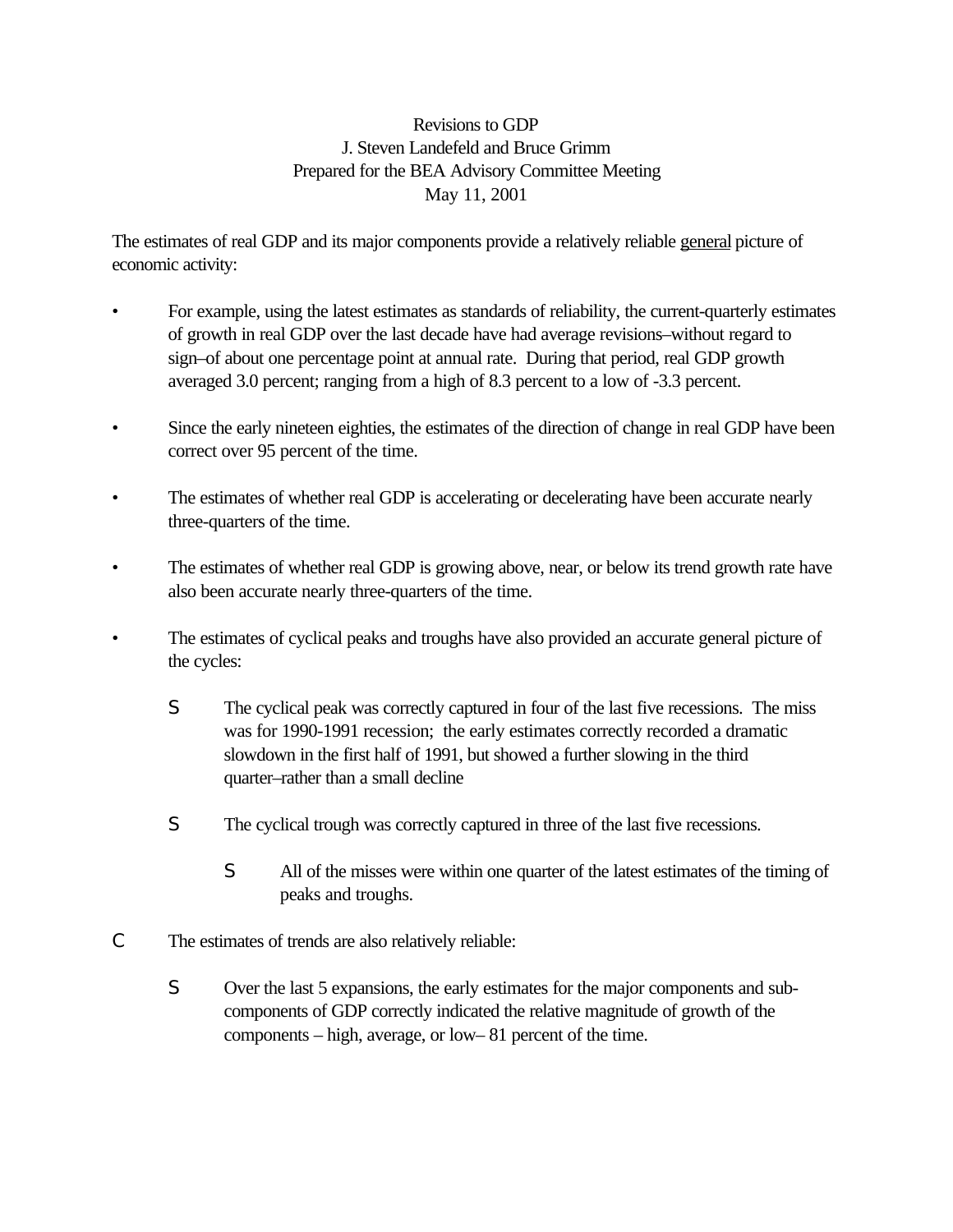- S GDP estimates have also provided relatively accurate general pictures of trends and for analytic variables such as investment and saving rates, government expenditures as a percent of GDP, export and import shares, and real GDP per capita.
- C Three things should be emphasized about revisions:
	- C Some revisions are due to later conceptual changes made to adapt the GDP measures to a changing economy.
	- C Revisions to seasonal factors are about as large as average revisions to GDP, and are probably the largest contributors to the GDP revisions.
	- C Many of the NIPA estimates are not based on sample data, and the underlying true values will never be known; large average revisions are not necessarily indications of low accuracy, and low revisions are not necessarily indicators of high accuracy.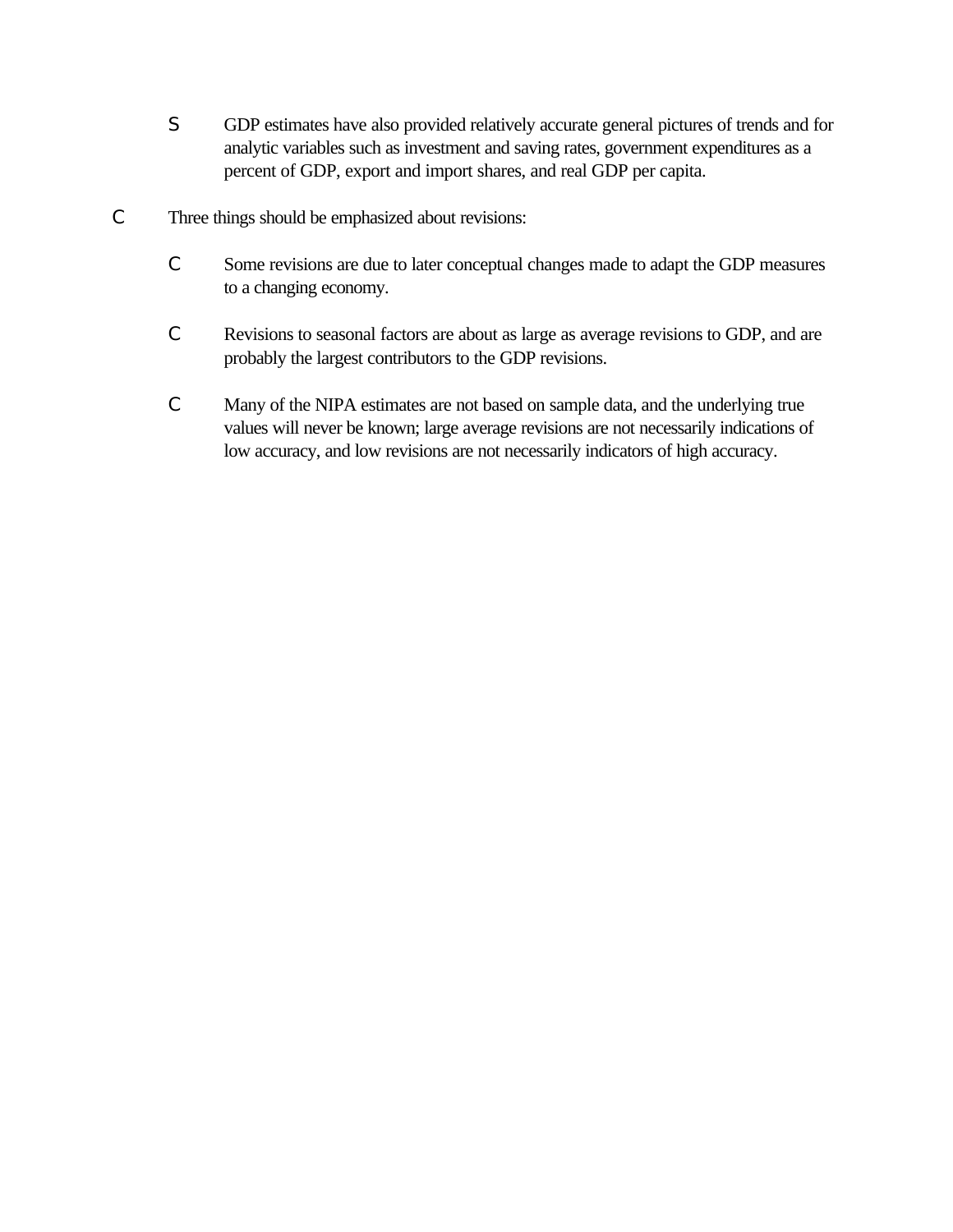May 11, 2001